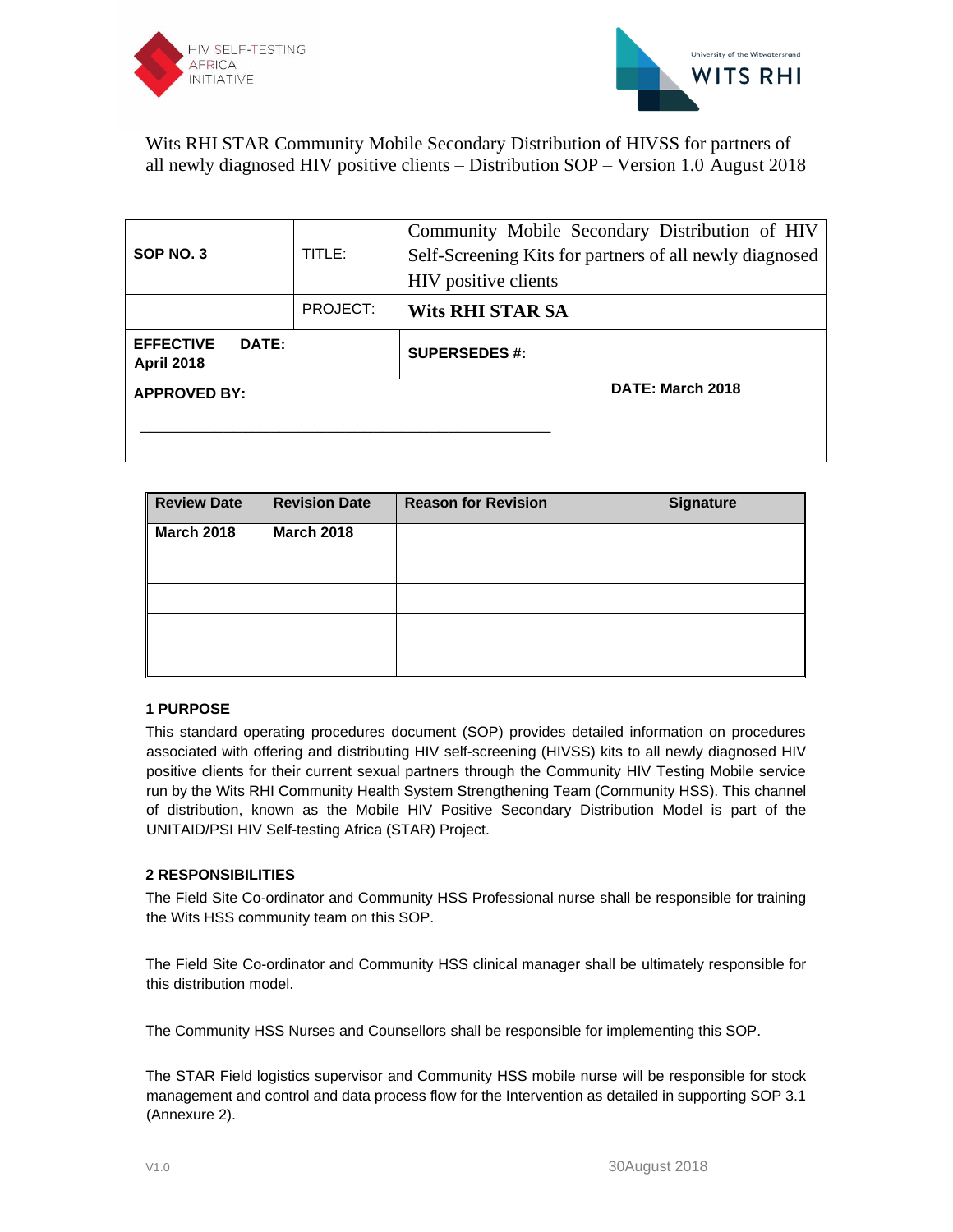



# **3 DETAILED PROCEDURES**

*The HIV self-screening kits used in this study will be the OraQuick Advance Rapid HIV 1/2, oral fluid test.* The Community Mobile HIV testing service locations distributing HIVSS kits are located throughout Region F in Johannesburg in Gauteng Province and DKK district in North West Province. Secondary self-screening kit distribution will be integrated within the existing Community Mobile HIV testing service run by Community HSS.

#### **3.1. Offer of HIV self-screening**

The following clients will be offered HIVSS:

• All confirmed HIV-positive clients will be offered HIVSS kits to take and offer to their current sexual partner up to a maximum of 3 HIVSS kits.

#### **3.2 Preparation for Integrated mobile model:**

- **i)** HIVSS take home kits:
	- Prepacked kits in disposable bags with:
		- o HIVSS positive referral card for clinic including contact number of Community HSS nurse and counsellor
		- o Referral information sheet specific to distribution site
- **ii)** IEC materials:
	- **Fast Facts**
	- FAQs
- **iii)** DCFs:
	- Partner only HIVSS distribution

## **3.3 HIVSS Integrated Mobile algorithm**

The diagram in Appendix 1 sets out the process flow algorithm which is more fully described below.

- 3.3.1 Offer of HIVSS kits for partners
	- As part of post-test counselling, all newly diagnosed HIV positive clients will be offered HIVSS kits to take for their current sexual partners to improve partner notification and index testing services.
- 3.3.2 Demonstration
	- Where the client accepts offer, the counsellor will demonstrate for the client how the HIVSS is done.
	- The counsellor will also provide the client with the frequently asked questions (FAQ) leaflet and advise that the client's partner can watch a demonstration video on www. selfscreening.org.za or carefully follow the IFU in the HIVSS kit.
	- The counsellor will also inform the client that the client's partner can access confirmatory testing at any of the sites on the referral information sheet or can access the mobile HIV testing service on Esselen Street every Thursday.
	- The counsellor will inform the client that both the Community HSS nurse and counsellor's contact details are on the referral card.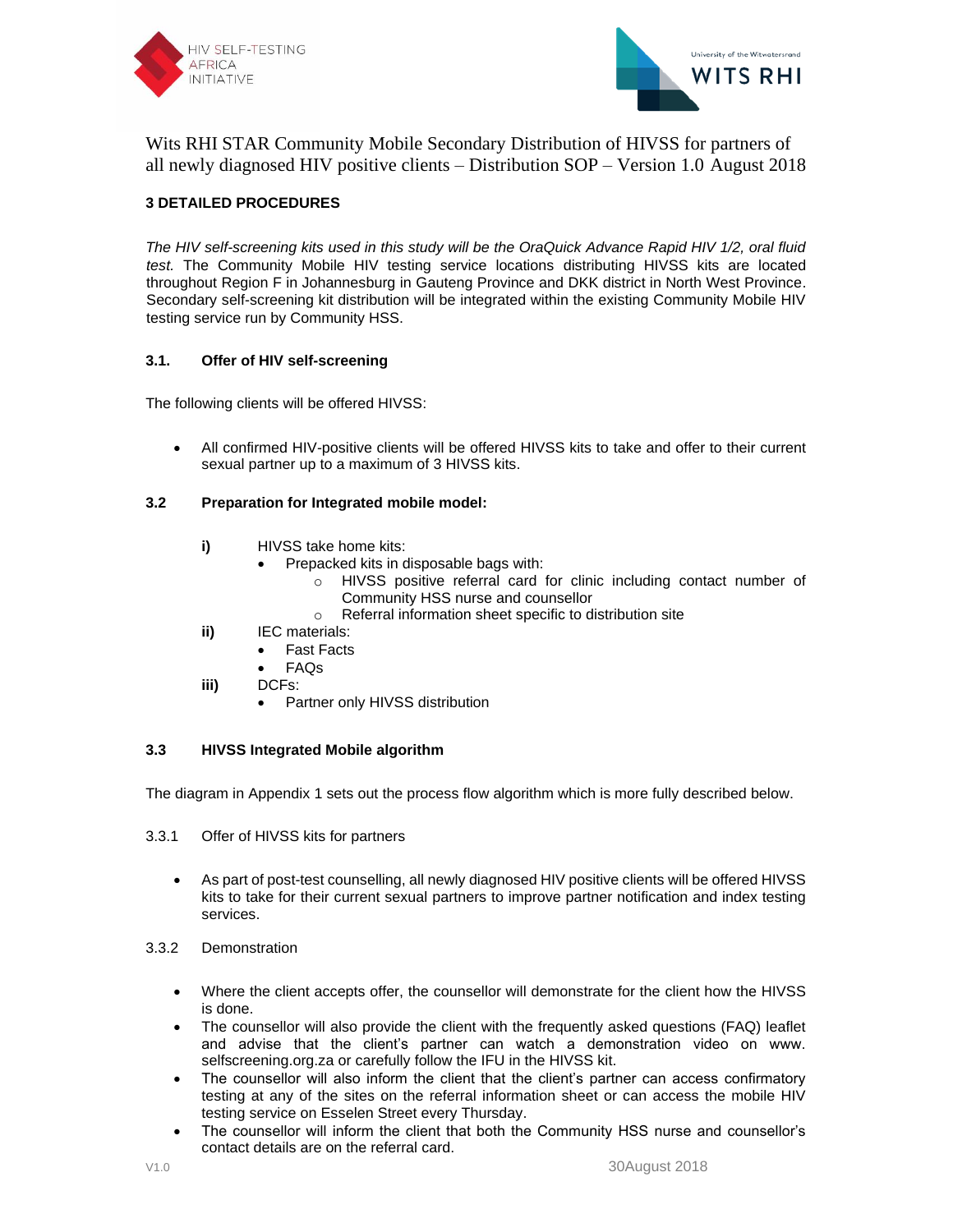



#### 3.3.3 Completion of DCF

• The counsellor will complete the Partner only HIVSS distribution DCF

#### 3.3.4 Issue HIVSS kits

- The counsellor will then issue the client with 1-4 HIVSS kits depending on their number of current sexual partners.
- 3.3.5 Follow-up of clients issued with HIVSS kits for their partners
	- All Community HSS nurses initiating newly diagnosed HIV positive clients on ART will followup whether client took up offer of HIVSS for partners and the outcome of the offer to their partners.

## **3.4 After mobile HIV testing service:**

- At the end of each mobile HIV testing service day, all Partner only HIVSS distribution DCFs will be given by counsellors to Mobile HSS Nurse.
- For further detail see associated SOP 3.1 managing HIVSS stock and data collection system.

#### **Data flow**

- DCF are completed by the HSS counsellors for every reactive client issued with the kit.
- All counsellors submit the completed DCF to the Senior counsellors to compile a weekly report on the distributed kits and report sent to the STAR Site Coordinator
- The STAR Site Coordinator collects the completed DCF from HSS senior counsellor and compile the summary sheet.
- DCFs are filled with other distribution DCFs of the same date and an accountability form is completed
- DCFs are issued to the Data Capturers who counts the DCFs and verify with the accountability form and signs if they match .
- Data is captured by the Data Capturers on the STAR Database.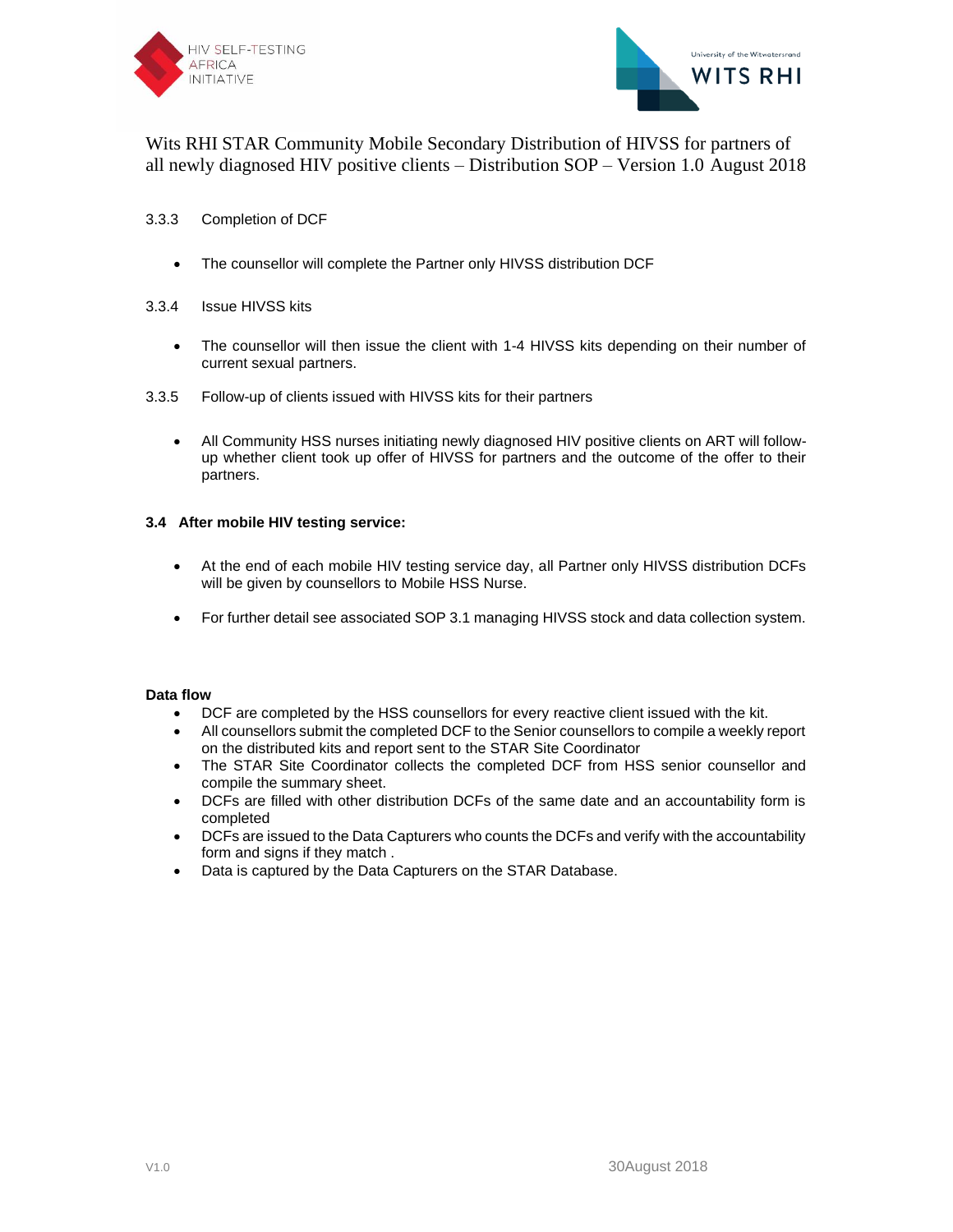





# **APPENDIX 2 – Mobile HIV Positive Secondary Distribution Model**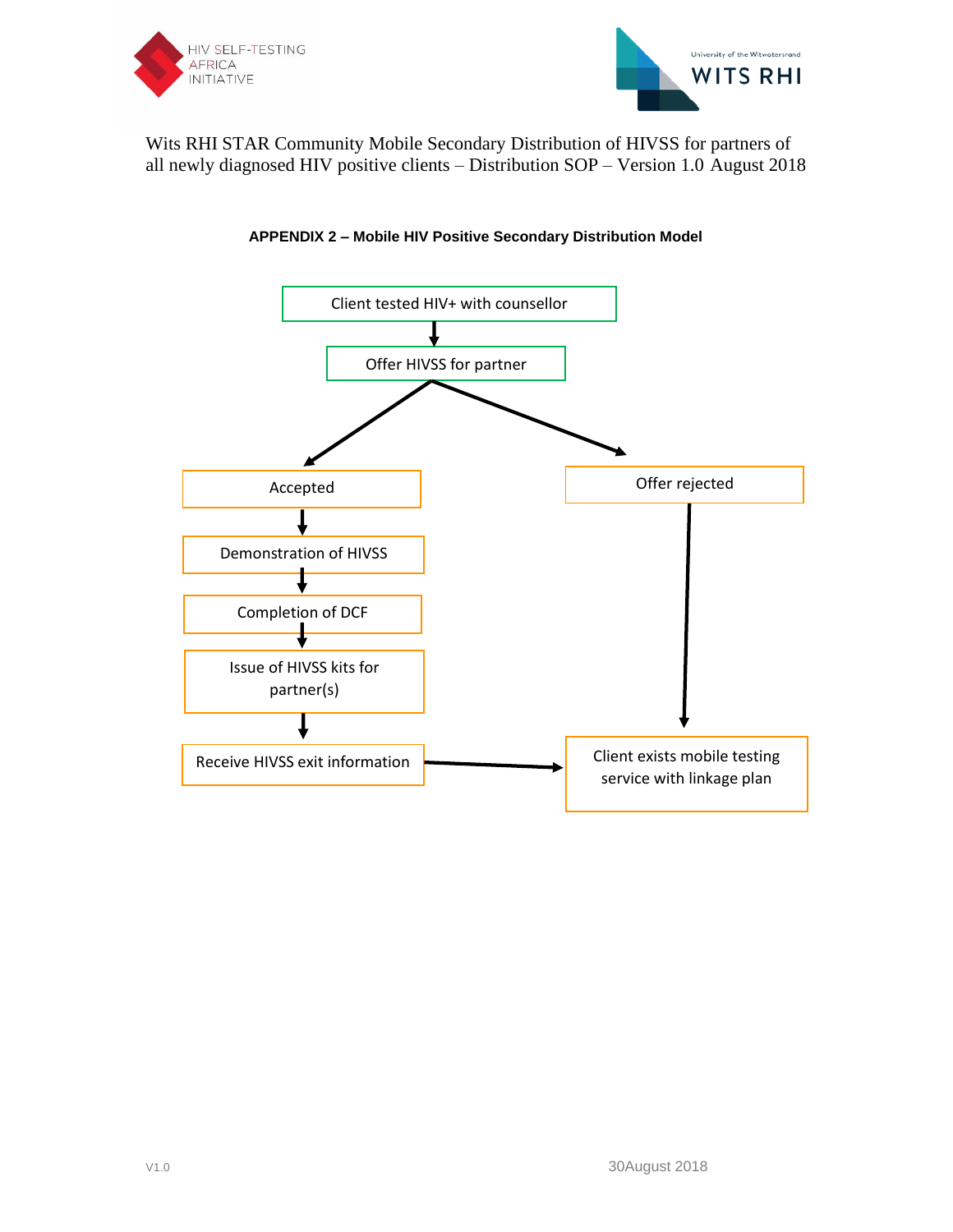



**APPENDIX 3 – Partner only HIVSS DCF**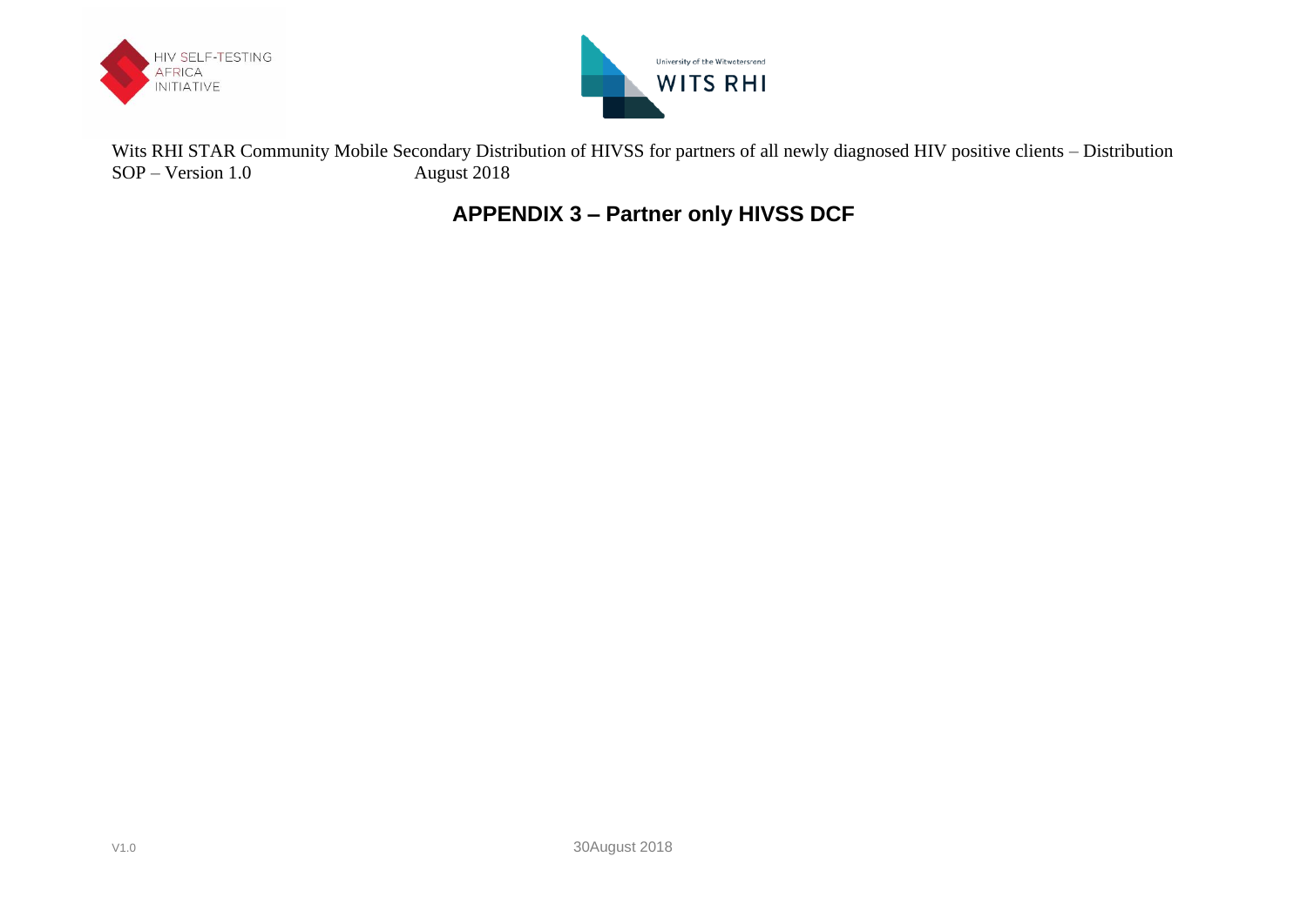



## **Partner only HIVSS distribution**

|                     | Distribution channel                       | 3 Workplace<br>2 Facility<br>1 Community<br>OR<br>OR                                                                                                                                       |                                                           |
|---------------------|--------------------------------------------|--------------------------------------------------------------------------------------------------------------------------------------------------------------------------------------------|-----------------------------------------------------------|
|                     | Distribution channel type:                 | A Fixed Point<br>$2A$ TB<br>3A Farm<br>2B FP<br>Integrated mobile<br>Factory<br>$2C$ STI<br>3C Construction<br>Other:<br>$2D$ OPD<br>3D Security<br>2E Other:<br>Mining<br>3E<br>3F Other: |                                                           |
|                     | Name of Health Facility/Distribution site: |                                                                                                                                                                                            |                                                           |
|                     | Distributor name:                          |                                                                                                                                                                                            |                                                           |
| Date:               |                                            | Y<br>$\Box$<br>M<br>M                                                                                                                                                                      |                                                           |
|                     | Gender:                                    | Male<br>2 Female<br>3 Transgender                                                                                                                                                          |                                                           |
|                     | Age:                                       | Date of birth:<br>OR<br>years<br>D<br>D<br>M<br>M                                                                                                                                          |                                                           |
|                     | When was the last time you tested for HIV? | 2 3-12 mnths<br>$1$ 0-3 mnths<br>3 More than 12 mnths<br>4 Never tested                                                                                                                    |                                                           |
| Primary information | HIV self-test demonstration:               | $2$ No<br>1 Yes                                                                                                                                                                            |                                                           |
|                     | HIV status                                 | $2$ Neg<br>$1$ Pos<br>3 Unknown                                                                                                                                                            |                                                           |
|                     | If HIV positive: Primary Name:             |                                                                                                                                                                                            |                                                           |
|                     | Primary Surname                            |                                                                                                                                                                                            |                                                           |
|                     | Contact details:                           |                                                                                                                                                                                            |                                                           |
|                     | # HIV self-screen kits given for partner/s | 3 Three 4 Four<br>2 Two<br>$1$ One                                                                                                                                                         |                                                           |
|                     | Partner 1                                  |                                                                                                                                                                                            | Partner 3                                                 |
|                     | Gender of partner:                         | 3 Transgender<br>2 Female<br>1 Male                                                                                                                                                        | 2 Female<br>3 Transgender<br>1 Male<br>Gender of partner: |
|                     | Age of partner:                            | Date of birth:<br>$\Box$<br>OR<br>years<br>D<br>$M_{\odot}$                                                                                                                                | Date of birth: D D<br>Age of partner:<br>OR<br>years<br>M |
|                     | Partner 2                                  |                                                                                                                                                                                            | Partner 4                                                 |
|                     | Gender of partner:                         | 2 Female<br>3 Transgender<br>1 Male                                                                                                                                                        | Gender of partner:                                        |
|                     | Age of partner:                            | OR<br>Date of birth:<br>years<br>D<br>M                                                                                                                                                    | Age of partner:                                           |
|                     | Version 3.0                                | 19-Feb-18                                                                                                                                                                                  |                                                           |
| V1.0                |                                            | 30August 2018                                                                                                                                                                              |                                                           |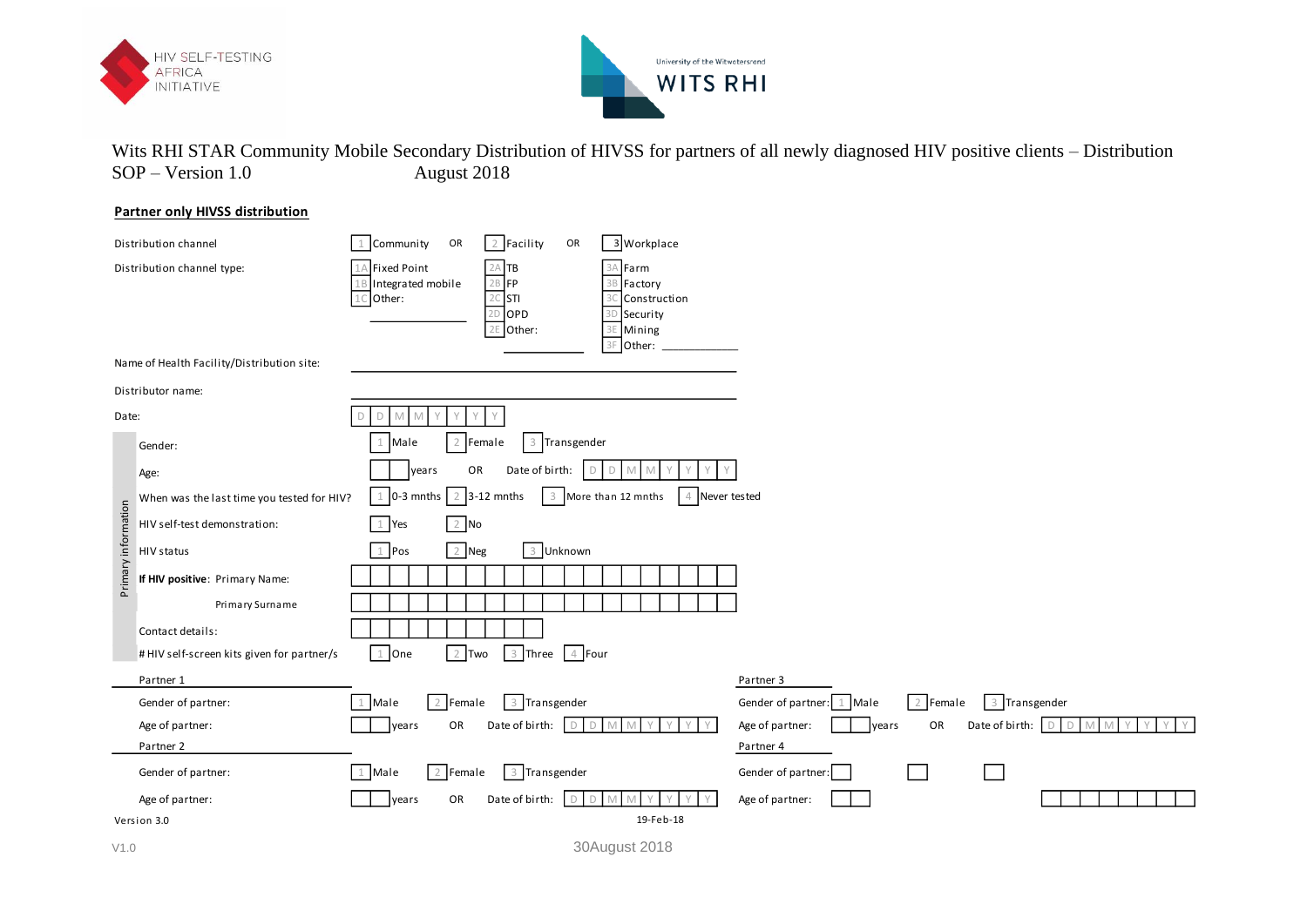



| TITLE:<br><b>SOP NO. 3.1</b>             |          | <b>HIVSS Stock and Data Management for:</b><br>Community Mobile Secondary Distribution of HIV<br>Self-Screening Kits for partners of all newly diagnosed<br>HIV positive clients |  |
|------------------------------------------|----------|----------------------------------------------------------------------------------------------------------------------------------------------------------------------------------|--|
|                                          | PROJECT: | <b>Wits RHI STAR SA</b>                                                                                                                                                          |  |
| <b>EFFECTIVE DATE: 30</b><br>August 2018 |          | <b>SUPERSEDES #:</b>                                                                                                                                                             |  |
| <b>APPROVED BY:</b>                      |          | DATE: 30August 2018                                                                                                                                                              |  |
|                                          |          |                                                                                                                                                                                  |  |

| <b>Review Date</b> | <b>Revision Date</b> | <b>Reason for Revision</b> | <b>Signature</b> |
|--------------------|----------------------|----------------------------|------------------|
| <b>March 2018</b>  | <b>March 2018</b>    |                            |                  |
|                    |                      |                            |                  |
|                    |                      |                            |                  |
|                    |                      |                            |                  |
|                    |                      |                            |                  |

# **1 INTRODUCTION**

HIV self-testing (HIVSS) kit stock supply and management system is required to ensure that HIVSS kits are adequately managed to meet operational needs and meet the reporting requirements of STAR project.

## **2 PURPOSE**

This standard operating procedures document (SOP) provides detailed information on procedures associated with **managing HIV self-screening (HIVSS) kit stock and collecting required data collection forms** from the Wits RHI Community Health System Strengthening Team (Community HSS) who will be offering and distributing HIV self-screening (HIVSS) kits to all newly diagnosed HIV positive clients for their current sexual partners through the Community HIV Testing Mobile service. This channel of distribution, known as the Mobile HIV Positive Secondary Distribution Model is part of the UNITAID/PSI HIV Self-testing Africa (STAR) Project.

It will govern the process around the following:

- Supply of HIVSS kits to Community HSS
- Determination of optimum levels of HIVSS kits based on weekly usage
- Forecast ordering of HIVSS kits from STAR
- Storage of HIVSS kits
- Completion of data collection tools (Partner only DCF) for every HIVSS kit issued.

## **3 RESPONSIBILITIES**